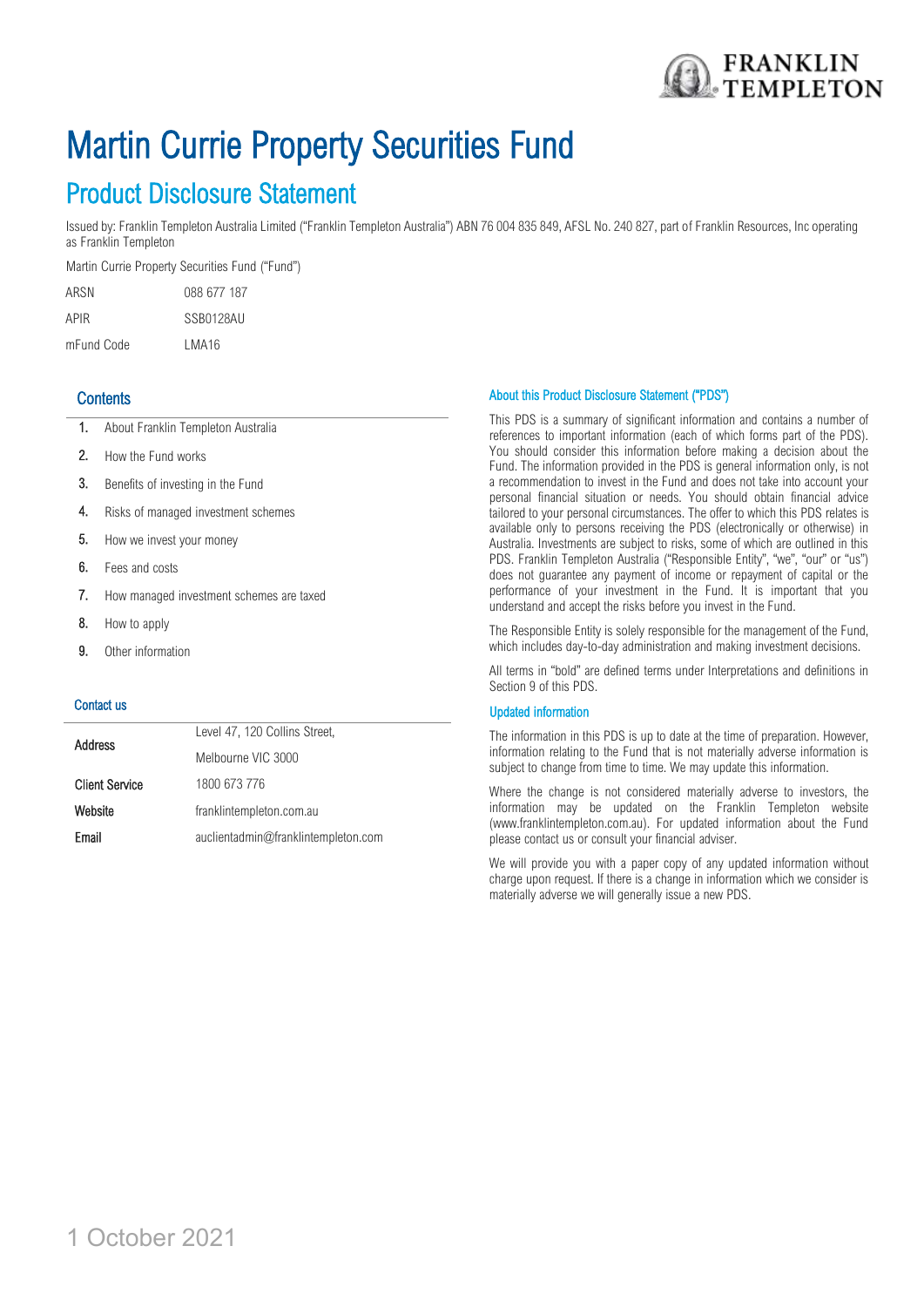

## 1 About Franklin Templeton Australia

Franklin Templeton Australia is the Responsible Entity for this Fund and part of Franklin Resources, Inc. The Responsible Entity is solely responsible for the management of the Fund, which includes day-to-day administration and making investment decisions. Franklin Resources, Inc. [NYSE:BEN] is a global investment management organisation with subsidiaries operating as Franklin Templeton and serving clients in over 165 countries. Franklin Templeton's mission is to help clients achieve better outcomes through investment management expertise, wealth management and technology solutions. Through its specialist investment managers, the company brings extensive capabilities in equity, fixed income, multi-asset solutions and alternatives. With offices in more than 30 countries and approximately 1,300 investment professionals, the California-based company has over 70 years of investment experience and over AUD \$2.1 trillion in assets under management as of 30 June 2021. Through specialised teams, Franklin Templeton has deep expertise across all asset classes, including equity, fixed income, alternatives and multi-asset solutions. This includes a group of world-renowned specialist investment managers such as Martin Currie, Western Asset and Brandywine Global. For more information, please visit franklintempleton.com.au

#### Investment manager

Martin Currie Australia (a division of Franklin Templeton Australia) is investment manager of the Fund. Martin Currie is an active equity specialist manager crafting high-conviction portfolios. Headquartered in Edinburgh, Scotland and founded in 1881, with a significant presence in Australia through Martin Currie Australia, dating back to 1954. Martin Currie believes a stock focused approach, driven by in-depth fundamental research and skilled portfolio construction, is the best way to exploit market inefficiencies and generate consistent outperformance. They achieve this through a highly disciplined research process that scrutinises and identifies those companies that meet their rigorous selection criteria. Martin Currie's investment strategies are underpinned by the quality of its in-depth fundamental research and skilled portfolio construction, undertaken by its deeply resourced and highly experienced team of investment professionals. Martin Currie's approach to "Active ownership" is at the heart of its active management proposition, and its highly differentiated approach to the analysis of Environmental, Social and Governance (ESG) factors, is embedded in every part of the investment process to ensure they make better long-term decisions.

Please note: You should read the important information About Franklin Templeton Australia before making a decision. Go to the 'About Franklin Templeton Australia' section of the Additional Information Booklet which is available at [franklintempleton.com.au.](http://www.leggmason.com.au/en/index.aspx)

The material relating to Franklin Templeton may change between the time when you read the PDS and the day when you acquire the Fund.

## 2 How the Fund works

#### About the Fund and structure

The Fund is a registered managed investment scheme that is an unlisted Australian unit trust. The Fund comprises assets which are acquired by the Responsible Entity in accordance with the investment strategy for the Fund. The Fund is governed by a "Constitution". The terms and conditions of the Constitution are binding on each Unit holder (and all persons claiming through them).

The Responsible Entity has appointed JPMorgan Chase Bank, N.A. (Sydney branch) (ABN 43 074 112 011) (JPMorgan) to provide custody and fund administration services. JPMorgan have provided their consent to be named and have not withdrawn their consent before the issue date of the PDS. JPMorgan has not been involved in the preparation of this PDS or caused or otherwise authorised the issue of this PDS. JPMorgan has not independently verified the information contained in this PDS and accordingly accepts no responsibility for the accuracy or completeness of the information. JPMorgan does not guarantee the success or the performance of the Fund nor the repayment of capital or any particular rate of capital or income return.

OneVue Fund Services Pty Ltd (ACN 107 333 308) has been appointed as the registrar in relation to the Fund. The custodian and registrar may be changed from time to time.

A Unit holder's interest in the Fund is represented by "Units". A Unit holder has an interest in the assets of the Fund as a whole, subject to the liabilities of the Fund. A Unit holder does not have an interest in any particular asset of the Fund. Investors can acquire interests in the Fund by applying for Units and can redeem from the Fund by making a withdrawal request in relation to the Units they hold. The price at which Units are acquired ("Application Price") or redeemed ("Redemption Price") is determined in accordance with the Constitution.

The Application Price and the Redemption Price on a "Business Day" are, in general terms, equal to the product of the Net Asset Value ("NAV") of the Fund divided by the number of Units on issue and:

for the Application Price, adjusted up for transaction costs (called the "buy spread"); and

for the Redemption Price, adjusted down for transaction costs (called the "sell spread").

The Application Price and the Redemption Price are generally determined each Business Day.

The Application Price and the Redemption Price will increase as the market value of the Fund's assets increases and will decrease as the market value of the Fund's assets decreases.

Funds on the mFund Settlement Service ("mFund") are not traded on an exchange and investors will not trade units with other investors on the market.

#### How we process your money

An investor can acquire Units by making an application for Units. An application for Units is made by lodging either an "Application Form for New Investors" or an "Application Form for Existing Investors" (application forms) or by making an application through mFund by placing a buy order for Units with your licensed broker.

Application forms need to be received by the registrar and appropriate funding provided to the Fund's nominated bank account by 11.00am on a Business Day to receive that day's Application Price. Refer to Section 8 "How to Apply" for more information.

#### mFund applications

Please note, a buy or sell order ("order") for settlement through mFund received prior to 11:00am on a Business Day by your licensed broker will likely be given the same date value, but this is not guaranteed. Any order or instruction received prior to our cut-off times will generally be processed at the unit price for that Business Day. Where an order or instruction is received after our cut-off times, it will generally be processed at the unit price for the following Business Day. Your confirmation statement will be sent when your instruction is processed or the transaction settles through CHESS. Please contact your broker or Franklin Templeton Australia if you have not received your statement. If you invest via mFund, your broker will complete your identification requirements. Please contact your broker to effect any changes to these details. The broker will transmit the updated information via CHESS or in certain situations to us, where necessary. Your broker will complete any required Anti-Money Laundering and Counter-Terrorism Financing paperwork.

#### Classes of Units

The Responsible Entity may offer or withdraw classes of Units. Currently under this PDS one class of Units is offered: "Class A". The Responsible Entity has the ability to issue further classes of Units under separate PDSs or other offer documents from time to time.

#### Access to your money

A Unit holder can dispose of Units by making a redemption from the Fund. A redemption is made by completing a "Redemption Form" with the Responsible Entity. A redemption request can also be made by placing a sell order for Units via mFund with your licensed broker.

Redemption Forms need to be received by, the registrar, by 11.00am on a Business Day to receive that day's Redemption Price.

Redemptions are typically paid within five Business Days although the Constitution allows us up to 60 Business Days or longer in certain circumstances. Redemption proceeds will be paid to an investor's nominated bank account.

In some circumstances, Unit holders may not be able to redeem their Units within the usual period upon request. If the Fund becomes illiquid, for the purposes of the "Corporations Act", then you may only redeem from the Fund in accordance with the terms of a redemption offer (if any) made by the Responsible Entity in accordance with the Corporations Act.

There is no obligation on the Responsible Entity to make a redemption offer. The Responsible Entity anticipates that the Fund will generally be liquid.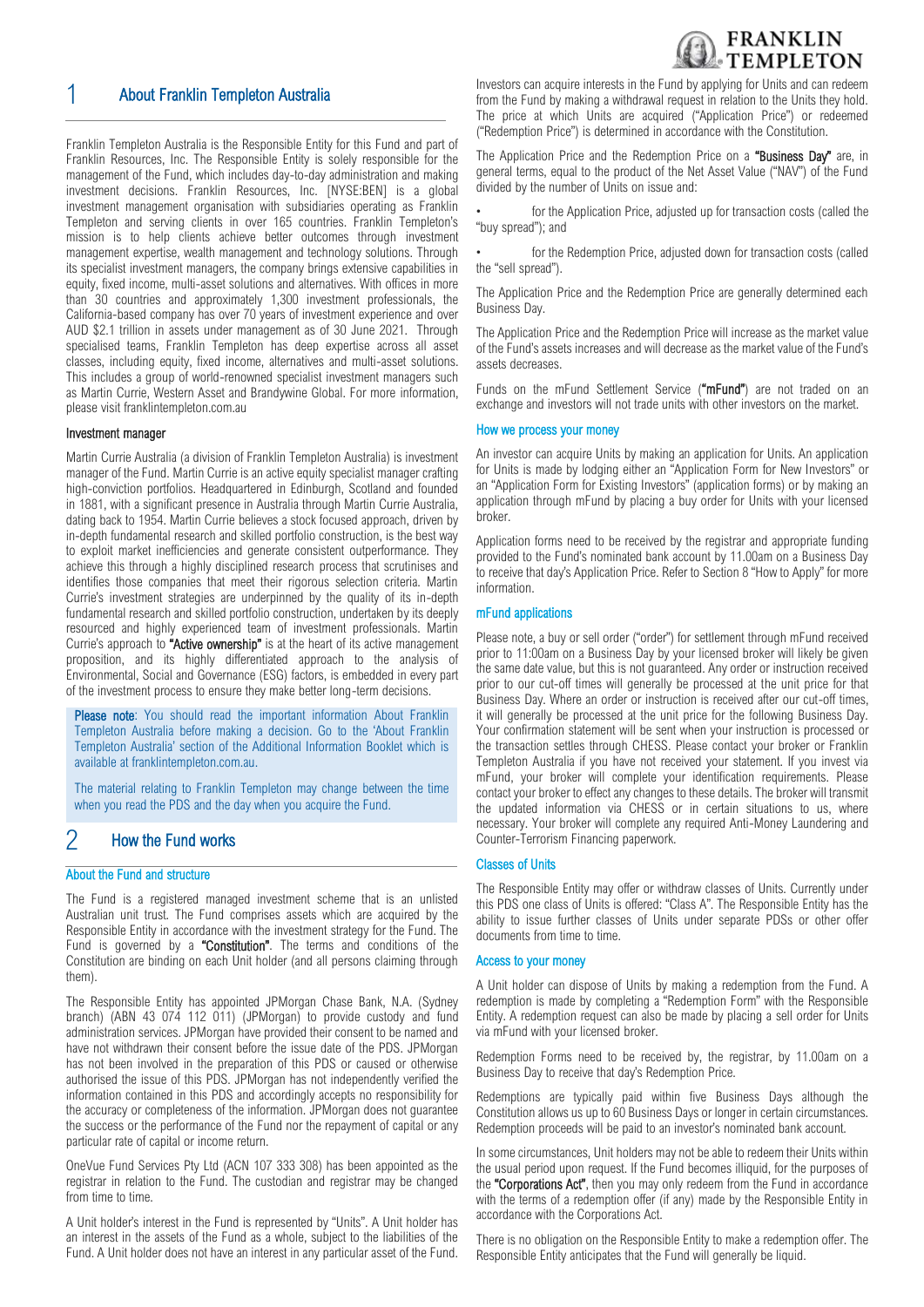## **FRANKLIN EMPLETON**

#### Minimum investment

Unless otherwise determined by us, the minimum initial investment is \$30,000. Additional investments can be made at any time. The minimum additional investment amount is \$5,000.

#### Valuation of Fund assets and unit pricing

The Fund's assets are typically valued each Business Day. Unit prices are usually calculated each Business Day. We may declare Unit prices more or less frequently or delay calculation in certain circumstances.

A formal written policy has been established by us in relation to the guidelines and any relevant factors that are taken into account when exercising any discretion in calculating unit prices (including determining the value of assets and the amount of liabilities). A copy of our policy is available to investors on request free of charge.

#### Distributions and payment methods

The Fund may distribute income at 30 September, 31 December, 31 March and can determine to make an additional distribution from time to time. At present, the Fund intends to distribute all undistributed income at 30 June each year, but the Constitution for the Fund does allow us to accumulate income where the Fund is an Attribution Managed Investment Trust ("AMIT") for the relevant year. A Unit holder's entitlement to distributions of income is determined based on the number of Units held at the end of the relevant distribution period. Distributions will be paid within 60 days of the end of the relevant distribution period. Unit holders who redeem Units during a distribution period will not receive a distribution of income in respect of those Units for that distribution period. The Constitution for the Fund does provide us with the power to, where Units are redeemed during a year for which the Fund is an AMIT, attribute tax components to a redeeming Unit holder in certain circumstances where the redemption constitutes a "Significant Redemption". Income attributable to each Class may be impacted by the total level of fees charged to the Fund. You may use the "Application Form for New Investors" to elect a distribution preference. If you are an existing investor, you can change your distribution preference through the "Change of Details Form". Reinvested distributions will be taken to be issued on the next day after the end of the relevant distribution period. The Application Price for Units issued on the reinvestment of distributions will be based on the NAV of the Fund used to calculate the last Application Price for the relevant distribution period adjusted for certain income amounts.

Please note: You should read the important information about how the Fund works before making a decision. Go to the "About the Funds" section of the Additional Information Booklet which is available at franklintempleton.com.au.

The material relating to the acquisition and disposal of interest in the Fund may change between the time when you read the PDS and the day when you acquire the Fund.

## 3 Benefits of investing in the Fund

#### Significant features

The Fund seeks to maximise expected returns for longer-term investors by investing in a diversified portfolio of property securities and property-related securities which are trading below our assessment of intrinsic value, whilst considering each securities' quality.

The investment manager's approach is premised on the philosophy that the Australian and Asian equity market is efficient over the long term, with prices ultimately reflecting the present value of future cash flows.

However, in the short term, the market's behavioural biases can create temporary mispricing and divergence from fair value that can be exploited by a disciplined investment process.

The investment manager relies on complementary fundamental and quantitative research, and collective insights into the current investment landscape, to identify the most attractive opportunities.

Stewardship and ESG analysis is integrated deeply into the multi-lensed research process and portfolio construction.

#### Significant benefits

The Fund offers a number of significant benefits:

exposure to Australian and Asian listed property trusts and property related listed equities that the investment manager believes are undervalued and offer the opportunity for higher returns;

- professional management of your investment with an experienced investment manager;
- diversification benefits that would be difficult to achieve through direct investment;
- disciplined portfolio construction; and
- web-based reporting that includes performance, market commentary and portfolio strategy.

### 4 Risks of managed investment schemes

#### You should note:

- all investments carry risk;
- different funds may carry different levels of risk depending on the assets that make up the fund;
- assets with the highest potential long-term returns may also carry the highest level of short-term risk;
- the value of investments will vary;
- the level of returns will vary and future returns may differ from past returns: and
- returns are not quaranteed and you may lose some of your money.

The laws affecting registered managed investment schemes may change in the future. Your personal risk level will vary depending on a range of factors, including, age, investment time frames, where other parts of your wealth are invested and your risk tolerance.

The significant risks of investing in the Fund include:

- market risks, including declines in asset prices, unfavourable economic conditions, changes in government regulation, inflation and lack of liquidity (in this context, "lack of liquidity" means investments may not be readily disposed of);
- manager risks, including human error, system failures, poor procedures, lack of management controls, termination of the Fund, counterparty risk, changes in fees, replacement of the Responsible Entity and replacement of the investment manager;
- counterparty risks, including when a counterparty either cannot or will not meet its obligations;
- country and currency risks, including adverse political, economic and social developments, different levels of regulatory oversight and adverse currency movements;
- investment risks, including benchmark performance that is below Unit holder expectations and/or the Fund not meeting its investment objective; and
- the risks of implementing investment decisions using derivatives, including market risks, manager risks, counterparty risks, the risks of a derivative position unexpectedly not corresponding with the intended exposure and the risks of a derivative position inadvertently not being backed by cash, cash equivalents or securities. A derivative position that is not appropriately backed may cause the Fund to be inadvertently leveraged.

Techniques used to manage risks include:

- extensive research;
- active portfolio management;
- risk management systems:
- compliance monitoring;
- monitoring economic factors;
- maintaining disciplined management controls;
- auditing operational procedures; and
- managing derivatives, including requiring derivatives to be supported by cash, cash equivalents or securities.

Please note: You should read the important information about investment risks before making a decision. Go to the "Risks" section of the Additional Information Booklet which is available at franklintempleton.com.au. The material relating to investment risks may change between the time when you read the PDS and the day when you acquire the Fund.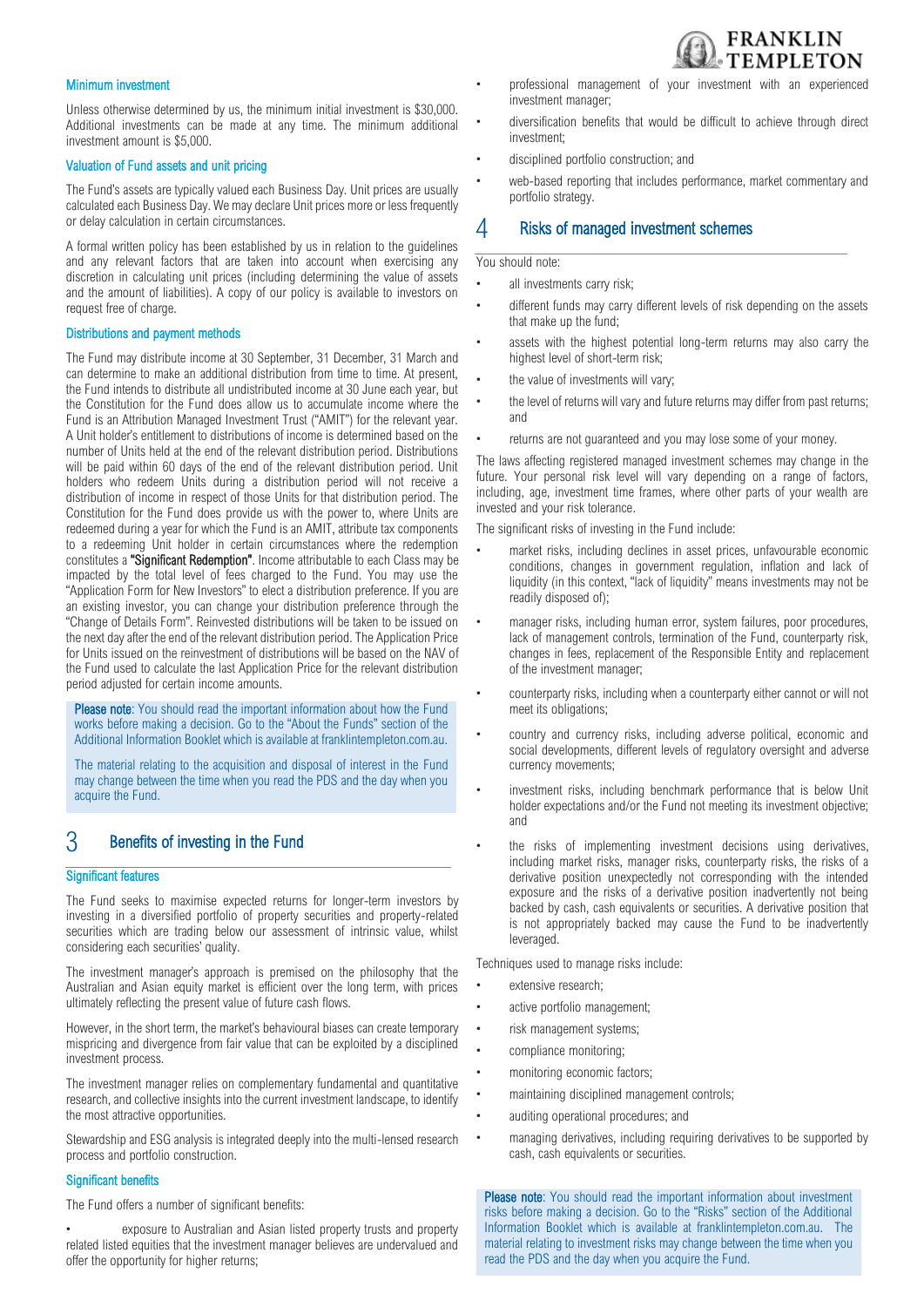

## 5 How we invest your money

Warning: you should consider the likely investment return, the risk, and your investment timeframe when choosing whether to invest in the Fund.

| <b>Martin Currie Property Securities Fund</b>            |                                                                                                                                                                                                                                                                                                                                                                                                          |  |  |
|----------------------------------------------------------|----------------------------------------------------------------------------------------------------------------------------------------------------------------------------------------------------------------------------------------------------------------------------------------------------------------------------------------------------------------------------------------------------------|--|--|
| <b>Investment objective</b>                              | The Fund aims to earn an after-fee return in excess of the S&P/ASX 300 A-REIT Accumulation Index over<br>rolling three-year periods.                                                                                                                                                                                                                                                                     |  |  |
| Minimum suggested timeframe for investment               | A minimum time frame for investment of three years is suggested. The Fund should be suitable mainly for<br>investors seeking an investment in Australian shares with long-term financial goals.                                                                                                                                                                                                          |  |  |
| What does the Fund invest in?                            | The Fund predominately invests in listed REITs and property related securities (as defined by Martin Currie<br>Australia) and may also hold cash.                                                                                                                                                                                                                                                        |  |  |
|                                                          | The Fund aims to hold investments so that at the time of purchasing securities:                                                                                                                                                                                                                                                                                                                          |  |  |
|                                                          | exposure to individual ASX-listed securities is no more than 6% above the Benchmark weight;<br>٠                                                                                                                                                                                                                                                                                                         |  |  |
|                                                          | exposure to individual non-ASX listed securities is no more than 7.5%                                                                                                                                                                                                                                                                                                                                    |  |  |
|                                                          | approximately 20 securities are held; and<br>٠                                                                                                                                                                                                                                                                                                                                                           |  |  |
|                                                          | a diversified exposure to property security sub sectors (as determined by Martin Currie Australia,<br>such as diversified property, retail property, commercial property, infrastructure) is obtained.                                                                                                                                                                                                   |  |  |
|                                                          | The Fund may invest up to 30% in non-ASX listed property related securities from Asian countries including<br>New Zealand and excluding Japan.                                                                                                                                                                                                                                                           |  |  |
|                                                          | While the maximum holding of cash or cash equivalents is 10%, the Fund is intended to be fully invested in<br>securities at all times with cash being held for liquidity purposes only.                                                                                                                                                                                                                  |  |  |
|                                                          | The Fund will not invest in securities issued by companies directly involved in:                                                                                                                                                                                                                                                                                                                         |  |  |
|                                                          | the production of "Controversial weapons";<br>٠                                                                                                                                                                                                                                                                                                                                                          |  |  |
|                                                          | the manufacture of tobacco products;<br>$\bullet$                                                                                                                                                                                                                                                                                                                                                        |  |  |
|                                                          | mining or extraction of thermal coal, or extraction of oil from tar sands (subject to a 20% revenue<br>threshold).                                                                                                                                                                                                                                                                                       |  |  |
|                                                          | The Fund may also use certain derivatives to implement investment decisions, to manage cash flows or to<br>facilitate timely exposure to Australian listed securities.                                                                                                                                                                                                                                   |  |  |
|                                                          | The Fund does not intend to borrow.                                                                                                                                                                                                                                                                                                                                                                      |  |  |
|                                                          |                                                                                                                                                                                                                                                                                                                                                                                                          |  |  |
|                                                          |                                                                                                                                                                                                                                                                                                                                                                                                          |  |  |
|                                                          |                                                                                                                                                                                                                                                                                                                                                                                                          |  |  |
| <b>Risk level</b>                                        | The Responsible Entity considers the risk level of the Fund to be high. The investment manager has risk control<br>methodologies in place which aim to mitigate the overall level of risk.                                                                                                                                                                                                               |  |  |
| <b>Fund performance</b>                                  | Investment performance of the Fund is published on our website at www.franklintempleton.com.au. Past<br>performance is not necessarily a quide to future performance.                                                                                                                                                                                                                                    |  |  |
| Labour, Environment, Social and Ethical<br>consideration | In addtion to the exclusions noted in "What does the Fund invest in" section above, environmental, social and<br>governance considerations (including labour standards and ethical considerations) are taken into account in<br>determining the value of a company. The value of the company is then considered by the investment manager<br>in the selection, retention and realisation of investments. |  |  |
| <b>Changes to Fund detail</b>                            | The Responsible Entity is permitted to change how it invests the assets of the Fund at any time. If the<br>Responsible Entity changes the investment objective of the Fund the Responsible Entity will advise Unit holders<br>of the change.                                                                                                                                                             |  |  |

#### Investment options

There are no other investment options for the Fund.

#### **Switching**

Switching is not available for the Fund.

Please note: Please note: You should read the important information about fees and costs of investing in the Fund before making a decision. Go to the "Additional Explanation of Fees and Costs" section of the Additional Information Booklet available at franklintempleton.com.au.

The material relating to how we invest your money may change between the time when you read the PDS and the day when you acquire the Fund.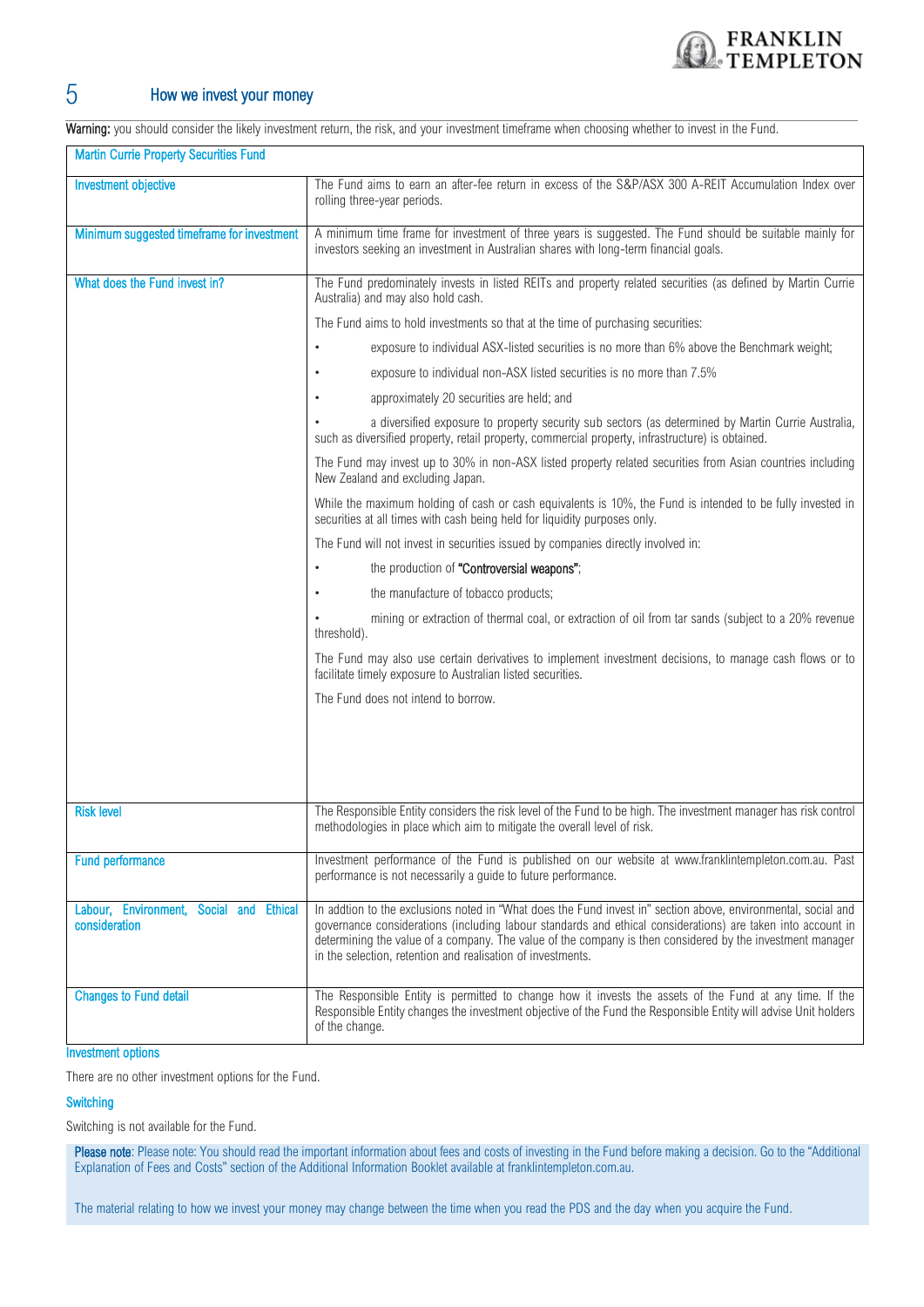

## **Fees and costs**

#### Did you know?

Small differences in both investment performance and fees and costs can have a substantial impact on your long term returns.

For example, total annual fees and costs of 2% of your account balance rather than 1% could reduce your final return by up to 20% over a 30 year period (for example, reduce it from \$100,000 to \$80,000).

You should consider whether features such as superior investment performance or the provision of better member services justify higher fees and costs.

You may be able to negotiate to pay lower fees. Ask the fund or your financial adviser.

#### To find out more

If you would like to find out more, or see the impact of the fees based on your own circumstances, the Australian Securities and Investment Commission (ASIC) website (moneysmart.gov.au) has a managed funds fee calculator to help you check out different fee options.

The information in the following Fees and Costs Summary can be used to compare costs between different managed investment schemes. Fees and costs can be paid directly from an investor's account or deducted from investment returns. For information on tax please see section 7 of this PDS.

#### Fees and Costs Summary

| Martin Currie Property Securities Fund - Class A                                                                   |                                                                       |                                                                                                                                                                                                                                                                                                                                                                                                                                  |  |  |  |
|--------------------------------------------------------------------------------------------------------------------|-----------------------------------------------------------------------|----------------------------------------------------------------------------------------------------------------------------------------------------------------------------------------------------------------------------------------------------------------------------------------------------------------------------------------------------------------------------------------------------------------------------------|--|--|--|
| Type of fee or cost                                                                                                | Amount                                                                | How and when paid                                                                                                                                                                                                                                                                                                                                                                                                                |  |  |  |
| Ongoing annual fees and costs                                                                                      |                                                                       |                                                                                                                                                                                                                                                                                                                                                                                                                                  |  |  |  |
| Management fees and<br>costs (1,2) The fees<br>and costs for<br>managing your<br>investment.                       | 0.79%<br>p.a. of<br>the net<br>asset<br>value<br>(NAV) of<br>the Fund | The management fees component<br>of management fees and costs is<br>calculated in relation to the NAV of<br>the Fund on a daily basis. The<br>management fees are deducted<br>from the Fund's assets and are<br>generally paid to us monthly in<br>arrears. Otherwise, the fees and<br>costs are variable and reflected in<br>the unit price of the Fund as they<br>are incurred.                                                |  |  |  |
| Performance fees<br>Amounts deduced<br>from your investment<br>in relation to the<br>performance of the<br>product | Nil                                                                   | Not applicable                                                                                                                                                                                                                                                                                                                                                                                                                   |  |  |  |
| Transaction costs (3)<br>The costs incurred by<br>the scheme when<br>buying or selling<br>assets                   | $0.00\%$<br>p.a. of<br>the NAV<br>of the<br>Fund                      | Transaction costs incurred by the<br>Fund are variable and deducted<br>from the Fund as they are incurred<br>and reflected in the unit price.<br>They are disclosed net of amounts<br>recovered by the buy-sell spread.<br>Any transaction costs at an<br>interposed vehicle level are<br>reflected in the value of the Fund's<br>investment in the relevant<br>interposed vehicle and therefore<br>reflected in the unit price. |  |  |  |

#### Member activity related fees and costs (fees for services or when your money moves in or out of the Fund)

| <b>Establishment fee The</b><br>fee to open your<br>investment                                                                             | Nil                                                 | Not applicable                                                                                                                                                                                                                                              |
|--------------------------------------------------------------------------------------------------------------------------------------------|-----------------------------------------------------|-------------------------------------------------------------------------------------------------------------------------------------------------------------------------------------------------------------------------------------------------------------|
| <b>Contribution fee The</b><br>fee on each amount<br>contributed to your<br>investment                                                     | Nil                                                 | Not applicable                                                                                                                                                                                                                                              |
| <b>Buy-sell spread An</b><br>amount deducted from<br>your investment<br>representing costs<br>incurred in<br>transactions by the<br>scheme | 0.10%<br>upon<br>entry and<br>0.10%<br>upon<br>exit | The Buy Spread is added to the<br>NAV and is paid into the Fund as<br>part of an application and the Sell<br>Spread is deducted from the NAV<br>and is left in the Fund as part of a<br>redemption. These figures are<br>accurate as at the date of the PDS |
| Withdrawal fee The fee<br>on each amount you<br>take out of your<br>investment                                                             | Nil                                                 | Not applicable                                                                                                                                                                                                                                              |
| <b>Exit fee The fee to</b><br>close your investment                                                                                        | Nil                                                 | Not applicable                                                                                                                                                                                                                                              |
| Switching fee The fee<br>for changing<br>investment options                                                                                | Nil                                                 | Not applicable                                                                                                                                                                                                                                              |

(1) The fees shown above are inclusive of GST and net of RITCs.

(2) The amount of this fee may be negotiated. See "Differential fee arrangements"

(3) This figure includes a variable estimate for administration and other costs (0.13%) based on the administration and other costs charged to the Fund for the 12 months to 30 June 2021. Past costs (inclusive of GST and net of RITC) are not a reliable indicator of future costs.

(4) Calculated based on relevant costs charged to the Fund for the 12 months to 30 June 2020. Past costs (inclusive of GST and net of RITC) are not a reliable indicator of future costs.

#### Additional Explanation of Fees and Costs

#### Management Fees and Costs

The Management Fees and Costs are composed of the management fees, expenses and indirect costs in relation to the Fund. These include the management fees and Responsible Entity fees, totalling 0.66% p.a., payable to us. The Management Fees and Costs also include estimated administration and other costs (of 0.13%) which is recovered from the Fund and estimated based on the costs charged for the 12 months to 30 June 2021. Under the Fund's Constitution, the Responsible Entity is entitled to recover from the Fund all expenses which are incurred in the proper performance and exercise of its powers and duties. Consequently, the expenses that are actually recovered may differ from what was charged over any 12-month period. The management fees component of Management Fees and Costs is calculated and accrued daily based on the NAV of the Fund. The accrued fees are paid in arrears from the Fund at the end of each month. The Management Fees and Costs reduce the Fund's NAV and are reflected in the Unit price.

Estimated administration and other costs include the costs and/or expenses of the Fund (including those of the Custodian and the Administrator). Administration and other Fund costs may also include financial institution fees, costs of Unit holders' meetings, any indirect costs (indirect costs are currently estimated at 0.00% based on the relevant costs for the 12 months from 30 June 2021), costs of amending the Constitution of the Fund, costs of engaging auditors and/or other advisers, costs of promoting the Fund, costs of compliance and administrative costs generally.

#### Transaction Costs

The Management Fees and Costs do not include certain transaction costs. Transaction costs are variable and generally deducted from the Fund as they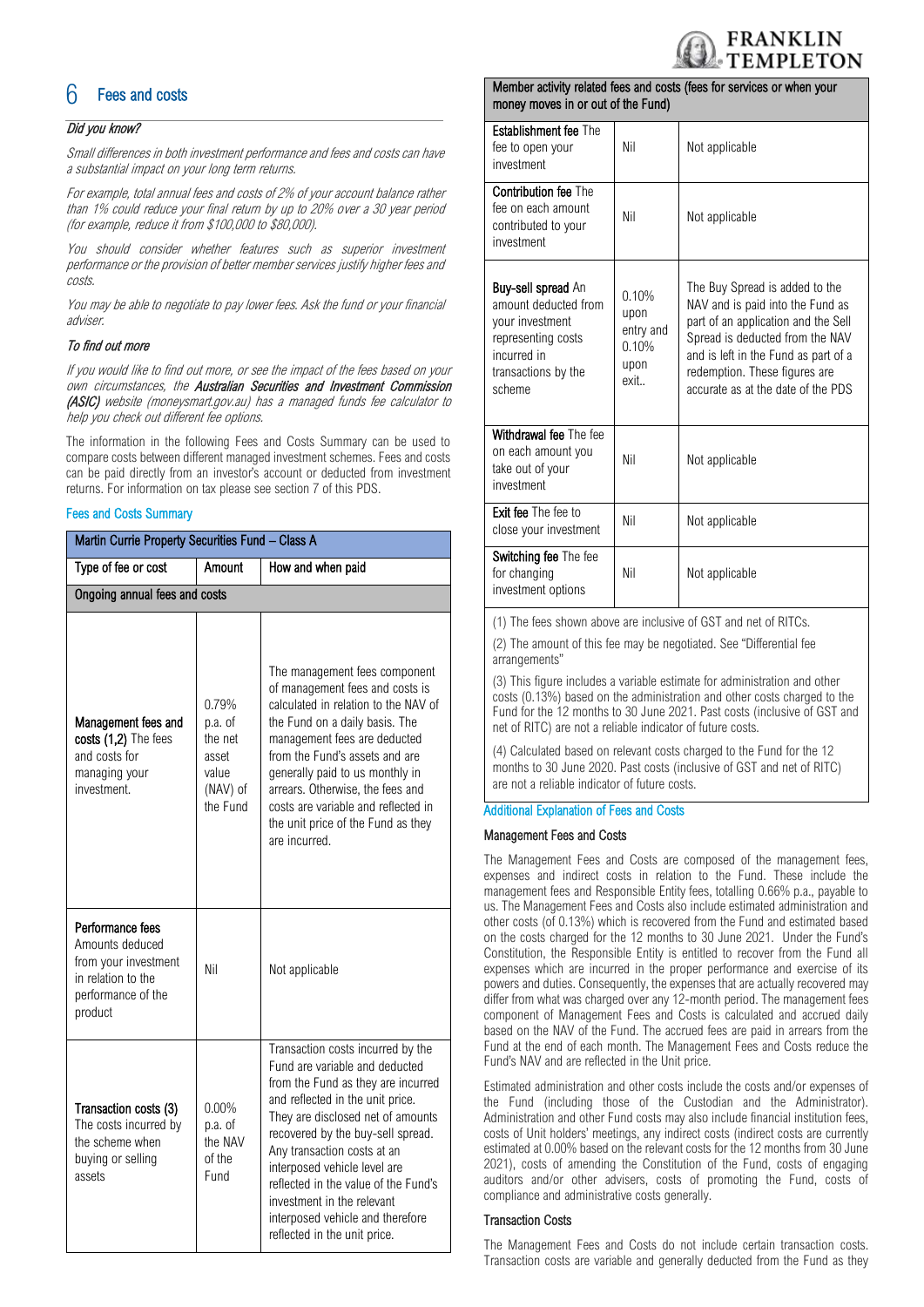

are incurred and reflected in the unit price. Transaction costs also include costs incurred by interposed vehicles in which the Fund invests (if any), that would have been transaction costs if they had been incurred by the Fund itself. They are disclosed net of amounts recovered by the buy-sell spread. Transaction costs are an additional cost to the investor where they are not recovered by the Buy/Sell Spread, and are generally incurred when the assets of the Fund are changed in connection with day-to day trading or when there are applications or withdrawals which cause net cash flow into or out of the Fund. Actual transaction costs for future years may differ. Please refer to the Additional Information Booklet for further information.

#### Buy/sell spread estimate

The buy/sell spread is an estimate of the transaction costs that are incurred in buying and selling the underlying assets of the Fund as a result of applications and redemptions. The Application Price is adjusted up by a buy spread and the Redemption Price is adjusted down by a sell spread. The dollar value of these costs based on an application or a withdrawal of \$5,000 is \$5.00 for each individual transaction. We can change the buy/sell spread at any time without prior notice. The actual buy/sell spread is subject to change from time to time depending on changes to the composition of the Fund's underlying assets and exposure to various investment managers. Where transaction costs are lower or higher than the estimated buy-sell spreads listed in this PDS, the actual costs may apply. Please refer to our website for the current buy/sell spreads at www.franklintempleton.com.au.

#### Differential fee arrangements

We may enter into individual fee arrangements with "Wholesale clients" (as defined in the Corporations Act) in accordance with applicable ASIC class order relief.

#### mFund settlement service

You must use an mFund accredited and licensed broker to facilitate your transactions on mFund. Your chosen broker may charge you additional fees which are not outlined in the "Fees and Costs" section of this PDS.

Information about the Fund's NAV will be published monthly at www.asx.com.au/mfund.

#### Example of annual fees and costs for this investment option

This table gives an example of how the ongoing annual fees and costs in this investment option for this product can affect your investment over a 1 year period. You should use this table to compare this product with other products offered by managed investment schemes.

| Martin Currie Property<br>Securities Fund - Class A |          | Balance of \$50,000 with a contribution of<br>\$5,000 during year                                                                                                                                                                                                                             |
|-----------------------------------------------------|----------|-----------------------------------------------------------------------------------------------------------------------------------------------------------------------------------------------------------------------------------------------------------------------------------------------|
| Contribution fees                                   | Nil      | For every additional \$5,000 you put in,<br>you will be charged \$0.                                                                                                                                                                                                                          |
| PLUS<br>Management fees<br>and costs                | 0.79%    | And, for every \$50,000 you have in the<br>Fund you will be charged or have<br>deducted from your investment \$395<br>each year (1).                                                                                                                                                          |
| <b>PLUS</b><br>Performance fees                     | Nil      | And, you will be charged or have<br>deducted from your investment \$0 in<br>performance fees each year.                                                                                                                                                                                       |
| <b>PLUS</b> Transaction<br>costs                    | $0.00\%$ | And, you will be charged or have<br>deducted from your investment \$0 in<br>transaction costs.                                                                                                                                                                                                |
| EQUALS<br>Cost of Fund                              |          | If you had an investment of \$50,000 at<br>the beginning of the year and you put in<br>an additional \$5,000 during that year,<br>you would be charged fees and costs of<br>$$395*(2)$<br>What it costs you will depend on the<br>investment option you choose and the<br>fees you negotiate. |

#### \*Additional fees may apply.

(1) You should note that this example assumes a constant investment balance of \$50,000 in Class A Units throughout the year. Management Fees and Costs will also be charged in relation to any additional contributions you make during the year and the amount you pay will depend on the proportion of the year during which the additional contributions are invested.

(2) Assumes the additional \$5,000 was invested at the end of the year. If it is assumed the additional \$5,000 was invested at the beginning of the year, the Management Fees and Costs would be \$434.50 (\$55,000 x 0.79%). Please note this is an example only as the actual investment balance of your holding will vary on a daily basis.

Note: This is an example. In practice, the actual investment balance of an investor will vary daily and the actual fees and expenses we charge are based on the value of the Fund. The indirect costs and other expenses component of Management Fees and Costs and transaction costs may also be based on estimates. As a result, the total fees and costs that you are charged may differ from the figures shown in the table.

Warning: Additional fees may be paid to a financial adviser if an investor consulted a financial adviser. Where an investor receives financial advice, they should refer to their Statement of Advice or their adviser's Financial Services Guide for full details of these fees.

#### Change in fees

We may vary the fees specified at any time at our absolute discretion, without Unit holder consent, subject to the maximum fee amounts specified in the Constitution. If the variation is an increase we will give you 30 days' advance written notice.

At the date of this PDS we do not intend to charge a contribution fee, exit fee nor do we intend to increase the combined Responsible Entity fee and management fee we charge you (which is specified in the Management Costs section of the Fees and Costs Summary).

We can recover out of the assets of the Fund all expenses which are properly incurred in operating the Fund including, without limitation, amounts payable in connection with custody, compliance, legal and tax consulting fees, banking, accounting and audit. However, we currently pay these costs out of our Fees.

#### Calculator

The Australian Securities and Investments Commission provides a fees calculator at www.moneysmart.gov.au. This calculator can be used to calculate the effects of fees and costs on your investment.

Please note: You should read the important information about fees and costs of investing in the Fund before making a decision. Go to the "Additional Explanation of Fees and Costs" section of the Additional Information Booklet available at [franklintempleton.com.au.](http://www.leggmason.com.au/en/index.aspx) 

The material relating to the fees and costs of investing in the Fund may change between the time when you read the PDS and the day when you acquire the Fund.

#### 7 How managed investment schemes are taxed

Warning: Investing in a registered managed investment scheme is likely to have tax consequences. You are strongly advised to seek professional tax advice.

You should note that:

- the Responsible Entity and the Fund is not expected to pay tax on behalf of Australian resident Unit holders;
- Unit Holders are assessed for tax on the taxable components of the Fund that are generated by the Fund; and
- you will be provided with a statement (known as an "AMMA statement" where the Fund is an AMIT, or as a "distribution statement" where the Fund is not) that sets out the taxable components of the Fund on which you may be assessed.

We recommend you seek advice from your financial or tax adviser.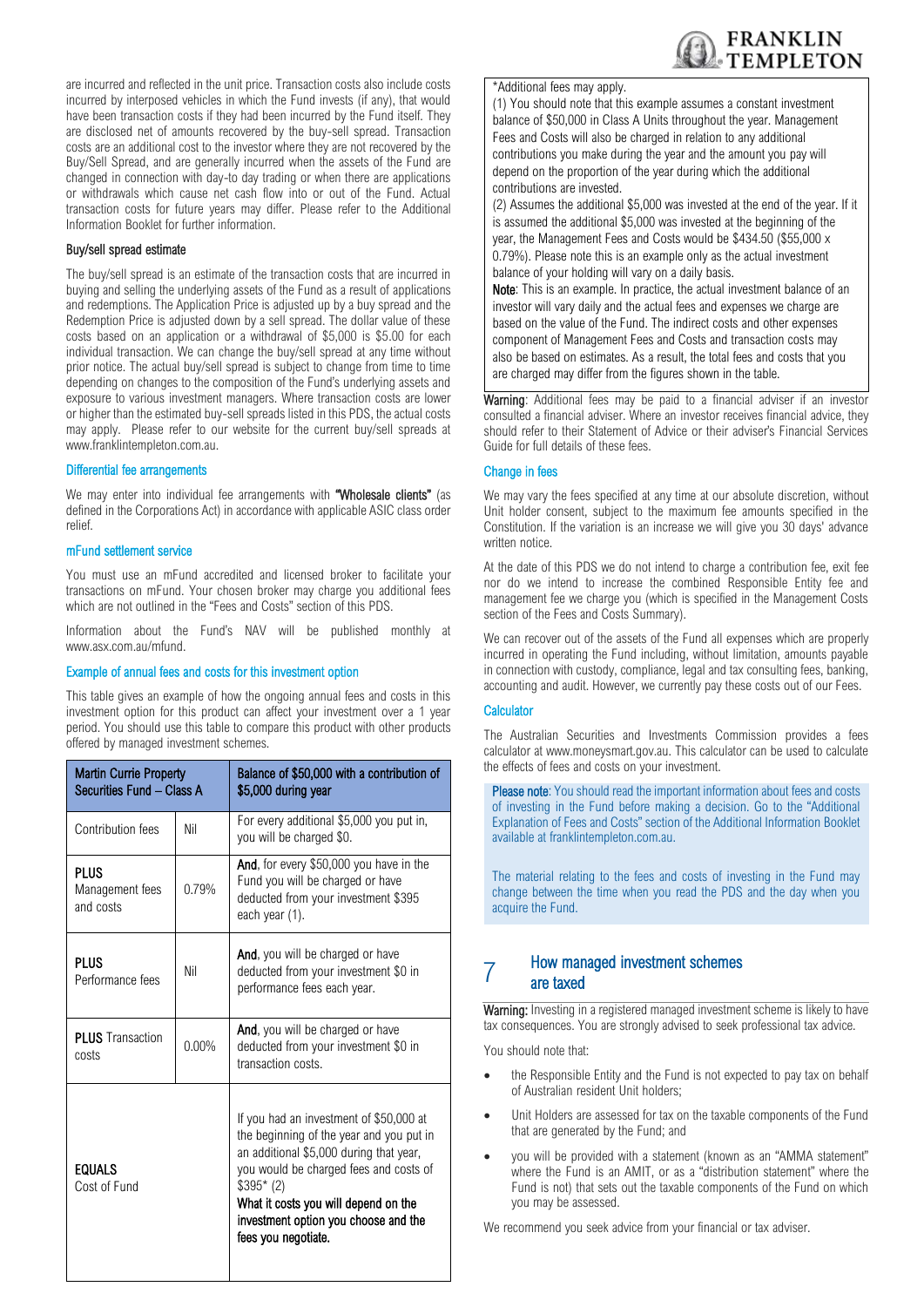

Please note: You should read the important information about how managed investment schemes are taxed before making a decision. Go to the "Taxation" section of the Additional Information Booklet available at [franklintempleton.com.au.](http://www.leggmason.com.au/en/index.aspx)

The material relating to how managed investment schemes are taxed may change between the time when you read the PDS and the day when you acquire the Fund.

## 8 How to apply

#### How to invest in the Fund

To invest in the Fund, read this PDS with the "Additional Information Booklet" and complete an application form. The Additional Information Booklet and Application Forms are available online at www.franklintempleton.com.au or by calling 1800 673 776. If you are not already an investor with Franklin Templeton Australia, you will be required to provide certain supporting documents detailed in Section 1 of the "Application Form for New Investors".

We authorise the use of this PDS by investors ("Indirect Investors") who wish to access the Fund through an authorised master trust or wrap account, investor directed portfolio service, investor directed portfolio service-like scheme or nominee or custody service (collectively referred to as "Master Trust or Wrap Service") located in Australia. The operator of a Master Trust or Wrap Service is referred to in this PDS as the Operator and the disclosure document for a Master Trust or Wrap Service is referred to as the Master Trust or Wrap Guide. If you invest through a Master Trust or Wrap Service, your rights and liabilities will be governed by the terms and conditions of the Master Trust or Wrap Guide. Indirect Investors should apply for Units by using the Master Trust or Wrap Guide and applicable application form provided by the Operator of the Master Trust or Wrap Service.

#### Complaints handling

We have established procedures for dealing with complaints.

If you have invested via a Master Trust or Wrap Service and have a concern, you should first contact the Operator of the Master Trust or Wrap Service through which you invested in the Fund. The Operator will handle your complaint in accordance with its complaint handling procedures and may, in accordance with those procedures, refer the complaint to us.

If you have an inquiry or complaint, you can either phone us on 1800 673 776 during business hours or write to:

Attention: Complaints Officer

Franklin Templeton Australia

GPO Box 24011

Melbourne VIC 3001

Your written complaint will be acknowledged within five business days and we will make every effort to resolve your issues within 30 days of being notified.

If any complaint remains unresolved after 30 days or the issue has not been resolved to your satisfaction, you can lodge a complaint with the Australian Financial Complaints Authority, or AFCA. AFCA provides a fair and independent financial complaint resolution service that is free to consumers.

| Website:                                        | www.afca.org.au                            |
|-------------------------------------------------|--------------------------------------------|
| Email:                                          | info@afca.org.au                           |
| Telephone:                                      | 1800 931 678 (free call)                   |
| In writing to:<br>GPO Box 3, Melbourne VIC 3001 | Australian Financial Complaints Authority, |

#### Cooling off

If you are a "Retail client", after you invest in the Fund you have a period of 14 days (the cooling off period) during which you can cancel the investment and have the funds repaid to you. The entire value of your investment may not be repaid depending on the impact of market movements, taxes, management fees, transaction costs etc. during the time you are invested in the Fund.

The right to cool off does not apply to you if you invest in the Fund through a Master Trust or Wrap Service as you do not acquire the rights of a Unit holder in the Fund.

If you have any questions about cooling off rights please contact your financial planner or us on 1800 673 776.

Please note: You should read the important information about applying to invest in the Fund before making a decision. Go to the 'How to apply' section of the Additional Information Booklet available at [franklintempleton.com.au.](http://www.leggmason.com.au/en/index.aspx) 

The material relating to how to apply may change between the time when you read the PDS and the day when you acquire the Fund.

## 9 Other information

#### **Consent**

The investment manager described in Section 1 of this PDS have not prepared, authorised or caused the issue of this PDS. The investment manager has consented only to the inclusion in the PDS of the statements about them in the form and context in which they are included, and this consent has not been withdrawn.

#### Related party transactions

Subject to the Corporations Act, we and our associates may hold Units in the Fund. We are also permitted by the Constitution (subject to the Corporations Act), to deal with ourself (as Responsible Entity of the Fund or in another capacity), an associate or any Unit holder; have an interest in any contract or transaction with ourself (as Responsible Entity of the Fund or in another capacity), an associate or any Unit holder and retain for our own benefit any profits or benefits derived from such contract or transaction and act in the same or similar capacity in relation to any other managed investment schemes. Unit holders' rights and the Constitution.

Your rights as Unit holder in the Fund are governed by the Fund's Constitution and the Corporations Act. The Fund is governed by the Constitution which sets out how the Fund is to be operated. The terms of the Constitution are binding on the Responsible Entity and all Unit holders. **Reports** 

We will provide you with the following reports and information about your investment in the Fund:

- Transaction confirmations and distribution statements.
- Fund annual financial report (and if applicable half yearly financial reports and continuous disclosure notices) via our website.
- Annual Periodic and tax statements as required by the Corporations Act.

#### Disclosing Entity

If at any time the Fund becomes and continues to be a disclosing entity under the Corporations Act, it will be subject to regular reporting and disclosure obligations.

We comply with ASIC's Good Practice Guidance on continuous disclosure.

Please note: Go to the "Other information" section of the Additional Information Booklet which is available at [www.leggmason.com.au.](http://www.leggmason.com.au/)

#### Protecting your privacy

Your right to privacy is important to us.

Our Privacy Policy contains important information in relation to our collection, storage, use and disclosure of your personal information.

As Responsible Entity, we may collect and use personal information to ensure compliance with various government and regulatory bodies where permitted or required to do so.

We may also disclose your personal information to:

- our service providers, related bodies corporate or other third parties for the purpose of account maintenance and administration and the production and mailing of statements, amongst other operational activities; and
- to improve customer service, and/or allow our associated organisations and selected third parties to promote their products and services to customers.